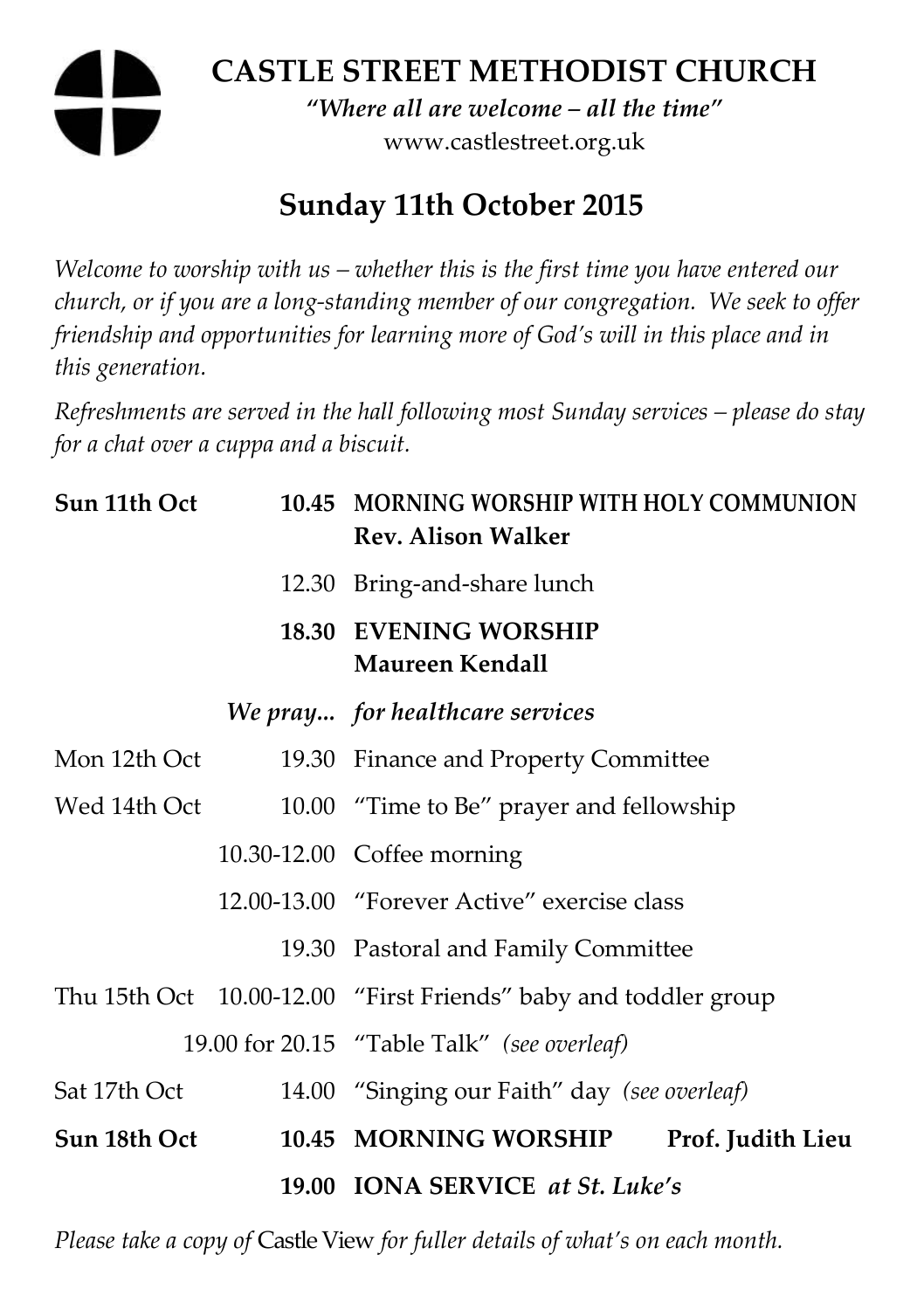#### **Bible readings for today's services**

10.45am: Hebrews 4: 12-16 *(page 209)* 6.30pm: Mark 10: 17-31 *(page 44)* Job 23: 1-9. 16-17 *(page 443)* Amos 5: 6-15 *(page 782)*  Mark 10: 17-31 *(page 44)* Hebrews 4: 12-16 *(page 209)* 

+\*\*\*\*\*\*\*

#### **Welcome (back) to students – bring-and-share lunch today**

Today is the first Sunday since lectures restarted at the University of Cambridge (although a few weeks since the Anglia Ruskin term began), and we welcome (back) any students joining us for worship today. We have recently become a Student Christian Movement (SCM) Link Church, and Lizzie Gawen from SCM is taking part in this morning's service. Afterwards there will be a bring-and-share lunch to which all are invited – but don't worry if you've not brought anything: there's always plenty to go round. Do stay.

#### +\*\*\*\*\*\*\*

#### **Autumn Barn Dance and Supper**

Thank you to all who supported this family event yesterday, to those who prepared and served food (excellent as always!), and to Joyce Goodall from Royston for supplying the music and being the "caller". A total of £222 was taken in donations, which has been split equally between the Methodist Refugee Support Fund and the Cherry Homes Trust.

+\*+\*\*\*\*\*

#### **Table Talk**

"Table Talk" restarts this week, on Thursday evening (as previously – but at a later date it might change to a different day). As usual, it will begin with a hot meal from 7pm, tea and coffee from 8pm, and the "talk" section (on this occasion, planning the meetings up to Christmas) from 8.15pm – but turn up for coffee or just the talk if you don't want a meal. Anyone offering to cook for the first one is asked to contact Alison.

+\*+\*\*\*\*\*

#### **Mission and Social Responsibility Committee**

Due to needing to hold the Pastoral and Family Committee before Church Council on 21st October, the M&SR Committee planned for this Wednesday has been postponed.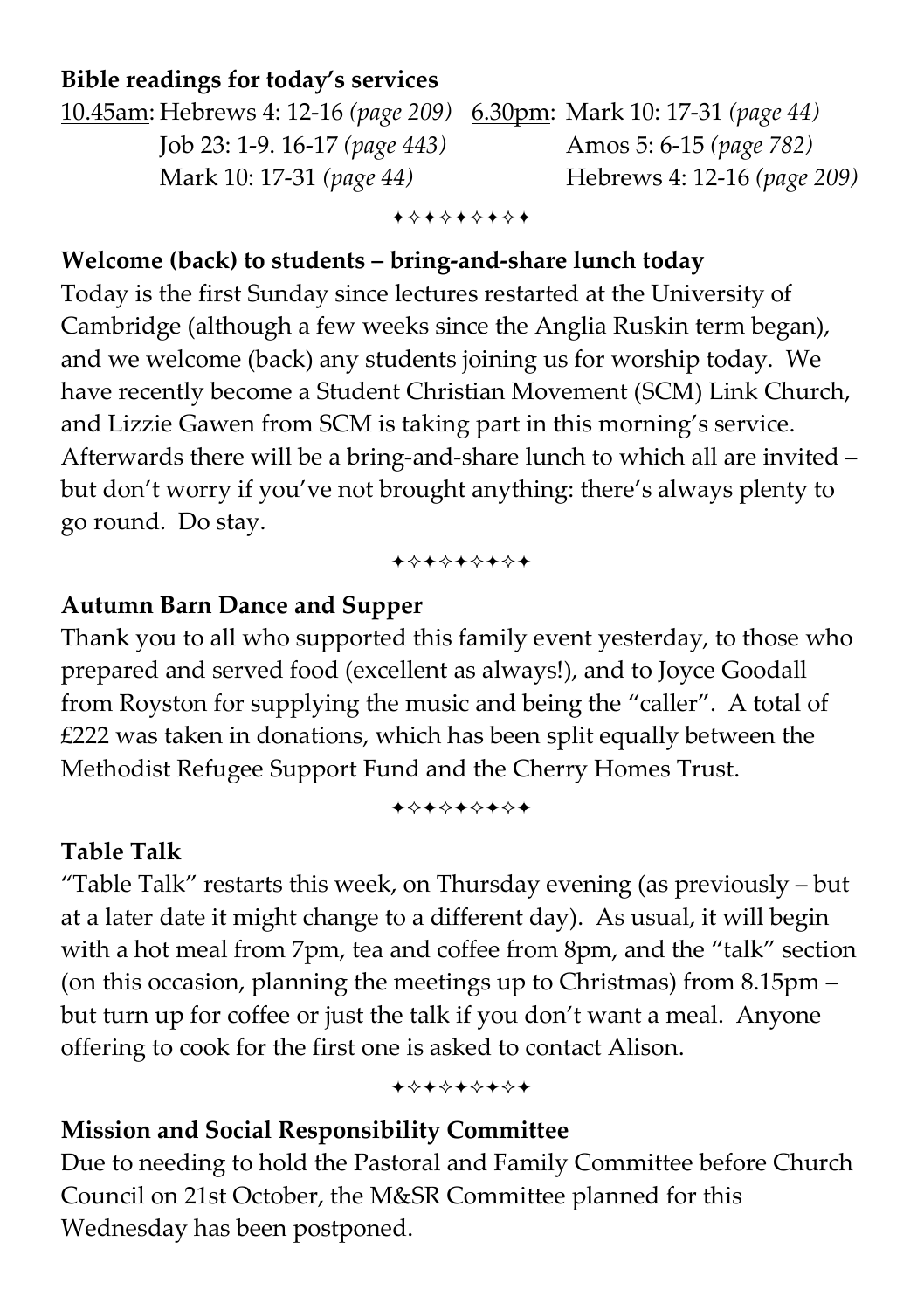### **"Singing our Faith" day – next Saturday (17th October)**

A reminder about this event, which runs from 2pm until 7pm, and will be led by Robin Walker with Revd. Catherine Dixon as guest preacher. Full details can be found on the back cover of *Castle View*. To book a place, contact Phil Dale (e-mail: phildale48 *at* aol *dot* com). The worship at 6pm is open to everyone, not just those attending the afternoon.

+\*\*\*\*\*\*\*

#### **Volunteers required**

There are a number of roles within the church family at Castle Street which need filling or for which we need help.

First, the Pastoral and Family Committee needs a secretary. It only meets three times each year, but is one of the two committees we *must* have under current Methodist Church rules. Connected with this, we also need some more Pastoral Visitors – Alison can explain what this job entails.

We thank Mike Sharpe for all the work he has done at Castle Street over many years, but he is having to give up some of the jobs he currently does, due to taking on more responsibility in the circuit. Two important jobs which Mike currently does are with regard to managing car park lettings, and managing external bookings of the church hall and the two meeting rooms. Both are important in the fact they make a big financial contribution to the running of our church – income from the weekly offering (including standing orders) is a long way short of being enough. If you want to know more about what these two jobs involve, then have a word with Mike. Eventually Mike will also need to stand down as Church Treasurer, so we're also looking for someone to become a deputy treasurer, to "learn the ropes" with a view to taking over eventually.

Finally, we often have one or two residents of Edward House worshipping with us on Sunday mornings. They are in wheelchairs, and need to be collected and taken back. We're looking for a few people to join a rota for collecting them from Edward House, which would necessitate going for them at about 10.30am, probably only once a month.

Anyone who thinks they can help with any of this should have a word with one of the stewards. Could it be you?